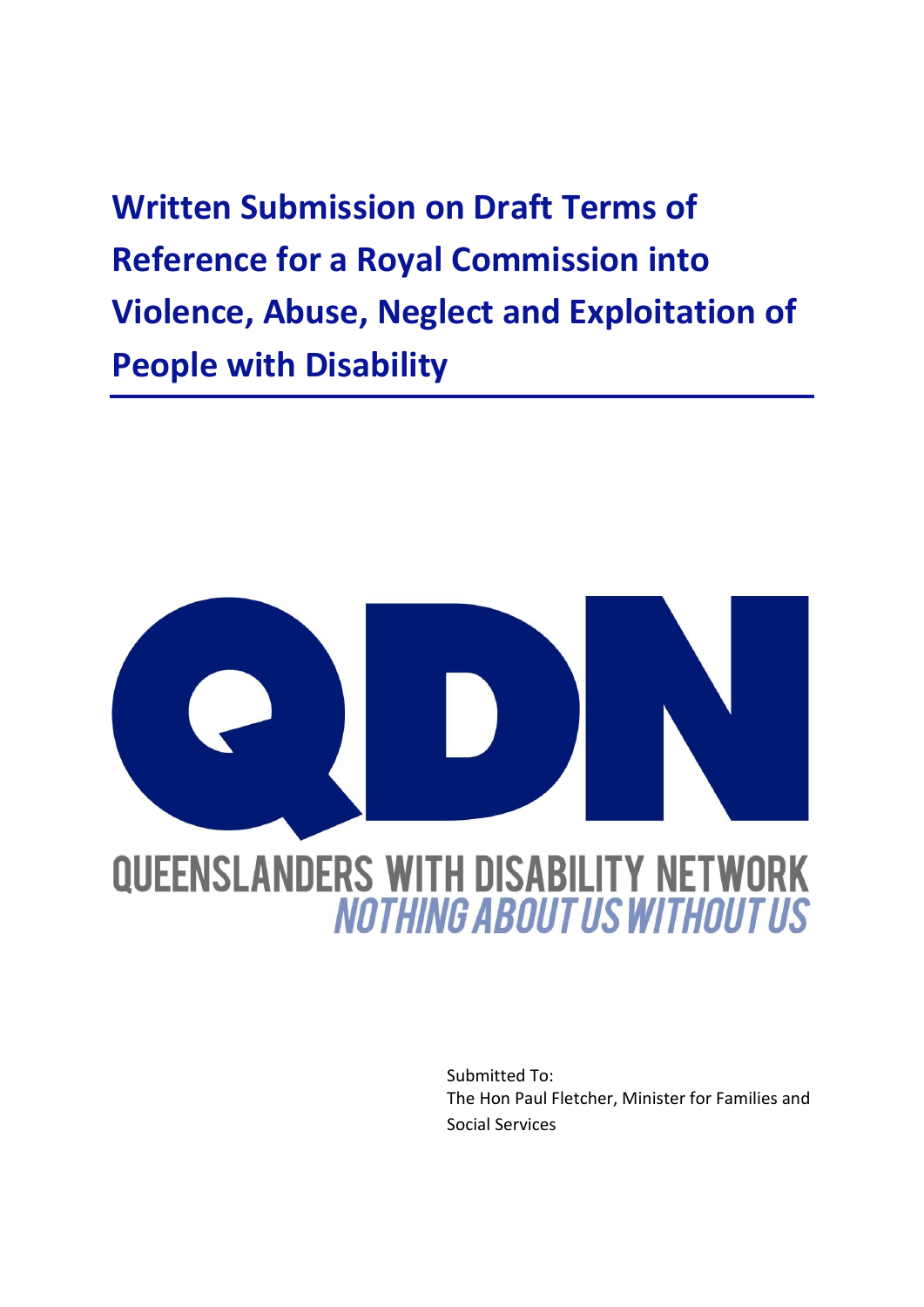# **Contents**

| Resources required for people with disability to participate in the Royal |  |
|---------------------------------------------------------------------------|--|
|                                                                           |  |
|                                                                           |  |
|                                                                           |  |
|                                                                           |  |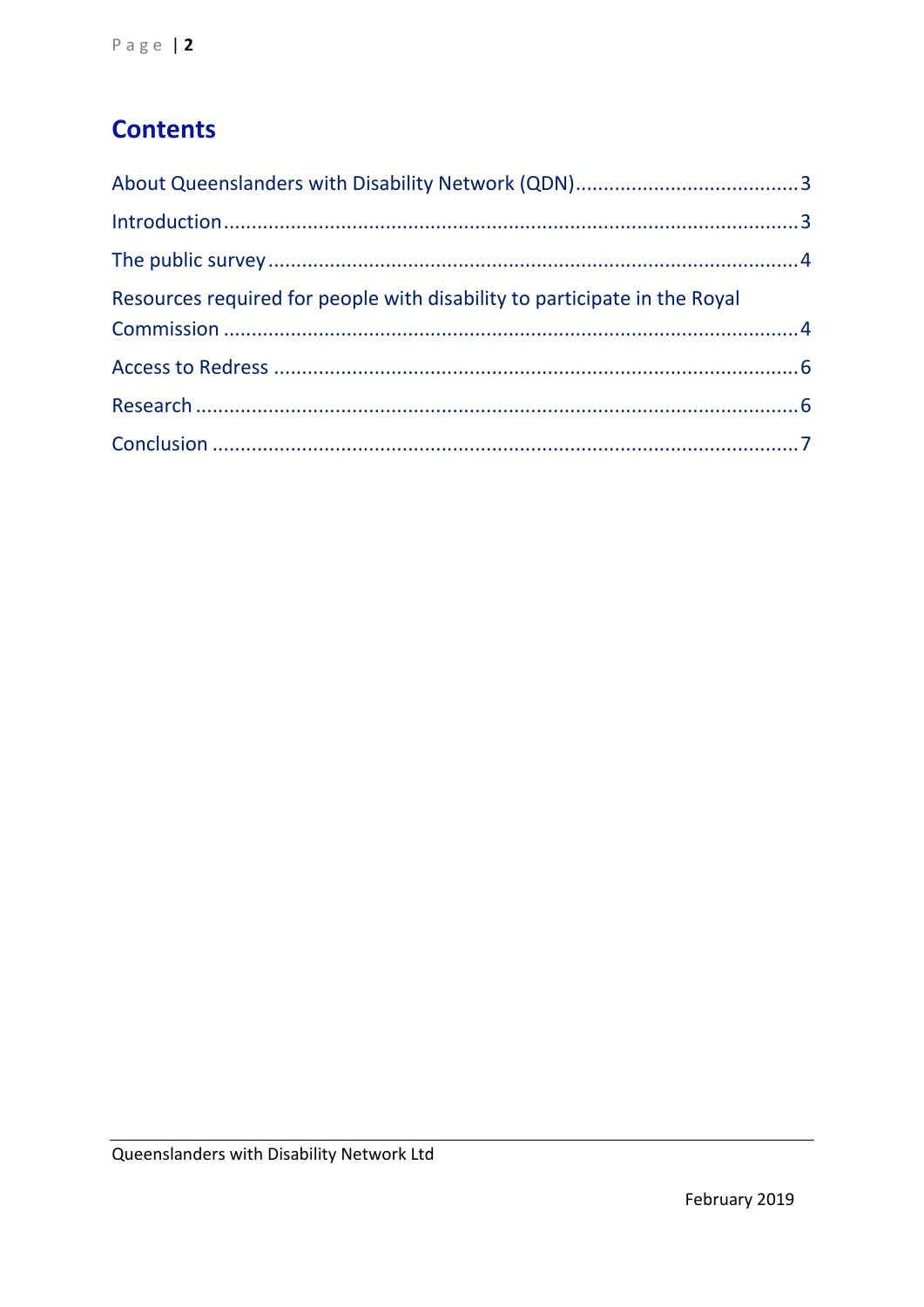## <span id="page-2-0"></span>**About Queenslanders with Disability Network (QDN)**

QDN is an organisation of, for, and with people with disability and the organisation's motto is "nothing about us without us." QDN operates a state-wide network of members who provide information, feedback and views from a consumer perspective to inform systemic policy feedback to Government and peak bodies. QDN also provides information and referral support to people with disability.

QDN has over 2000 members and supporters across Queensland who provide QDN with the perspectives of people with disability.

## <span id="page-2-1"></span>**Introduction**

QDN welcomes the opportunity to respond to the Australian Government's public consultation on the Draft Terms of Reference for a Royal Commission into the Violence, Abuse, Exploitation and Neglect of People with Disability and chooses to do so by written submission.

QDN welcomes bi-partisan support for a Royal Commission into violence, abuse, exploitation and neglect of people with disability. After many years of calling for action to address this endemic issue, QDN is pleased that people with disability will have their voices heard in the Royal Commission. QDN commends both sides of Government for coming to an agreement about the importance of a Royal Commission and the need to investigate the well-researched and documented high incidence of violence, abuse and neglect of people with disability.

QDN is pleased that a strong Terms of Reference, which is inclusive of all kinds of violence, abuse, exploitation and neglect has been developed for consultation. Furthermore, QDN fully supports the Terms of Reference as they are broad and inclusive of the wide variety of circumstances in which people with disability live and receive services and supports. QDN believes it is essential for ALL people with disability to have a voice in the Royal Commission, without causing further hardship, inconvenience or trauma to individuals who have experienced violence, abuse, neglect or exploitation.

QDN's submission will focus on key areas of importance to make this a strong and supportive Royal Commission for people with disability. QDN firmly believes that resources need to be invested up-front to ensure people have the support they need to participate meaningfully in the Royal Commission. Furthermore, QDN believes people with disability have the right to redress concerning violence, abuse, exploitation and neglect they have experienced particularly at the hands of those who have been funded to care for and support them. Finally, QDN believes there needs to be a focus on research on both the incidence and prevalence of violence, abuse, neglect and exploitation and successful strategies to eliminate this.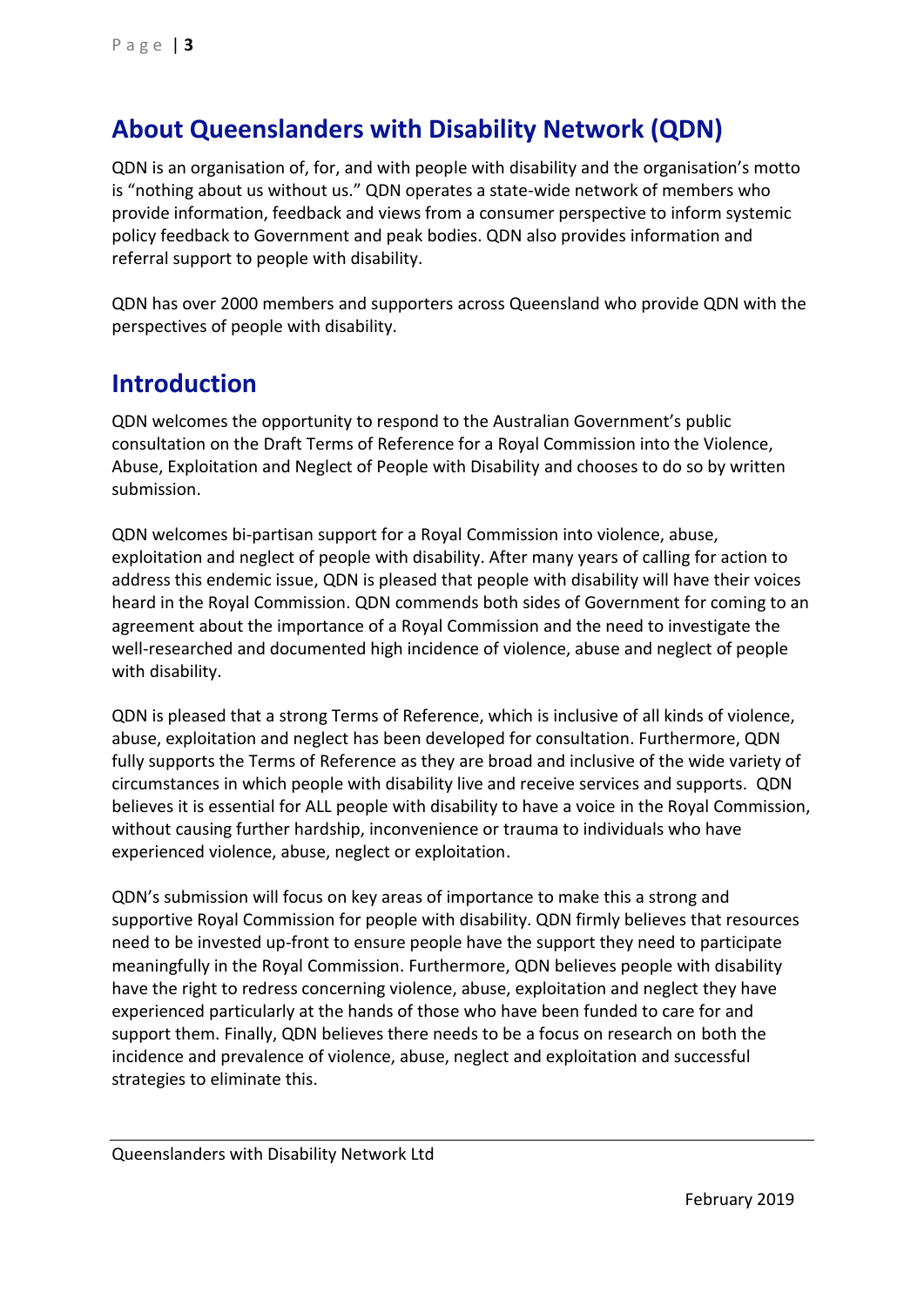## <span id="page-3-0"></span>**The public survey**

It is critical that people with disability are central to the development of the Terms of Reference, including the planning, design and implementation of the Terms of Reference.

QDN is aware a public survey has been released seeking people's views on what should be covered in the Terms of Reference. This is a question based survey. QDN has encouraged our members and supporters to provide feedback via this survey. We have also told members that we will be raising with the Department of Social Services that it is important that there are a variety of ways that people can provide feedback other than a question based survey. This may include, for example, written responses, small group/ individual face-to-face consultations, phone interviews, graphic harvests/ artwork.

QDN members have also raised concern about the requirement of people undertaking the survey to rate in order of importance the types of issues to be covered in the Terms of Reference<sup>1</sup>. For many people who have experienced violence and abuse this can be an overwhelming and confronting task. Many people believe all the areas listed in the survey are important and therefore, they have difficulty in rating them in order of importance.

QDN is also concerned that on the engage-dss website, a link to the *Disability Advocacy Finder* is given as a resource to support people needing assistance to complete the survey. While advocacy organisations fully support the Royal Commission, they are stretched to capacity and do not have the additional capacity required to support people to participate in the Royal Commission without the guarantee of additional resources.

Given the complexity in people's lives and their individual personal experiences with a range of mainstream systems and Government services, additional to the survey, QDN believes that consideration needs to be given to targeted engagement approaches for people with disability to give feedback. This will enable people to hear about the Royal Commission, how they can participate and the support available to do so.

# <span id="page-3-1"></span>**Resources required for people with disability to participate in the Royal Commission**

QDN believes the Terms of Reference needs to acknowledge up-front the resources and supports required to ensure people with disability can participate effectively in the Royal Commission.

Some QDN members believe we should have a 100% disability Royal Commission, arguing the Commissioner should be a person with a disability, saying that if this is about people

-

<sup>&</sup>lt;sup>1</sup> Question 1 of the survey asks participants to rate issues in order of importance. See: <https://www.surveymonkey.com/r/LSXH77X>

Queenslanders with Disability Network Ltd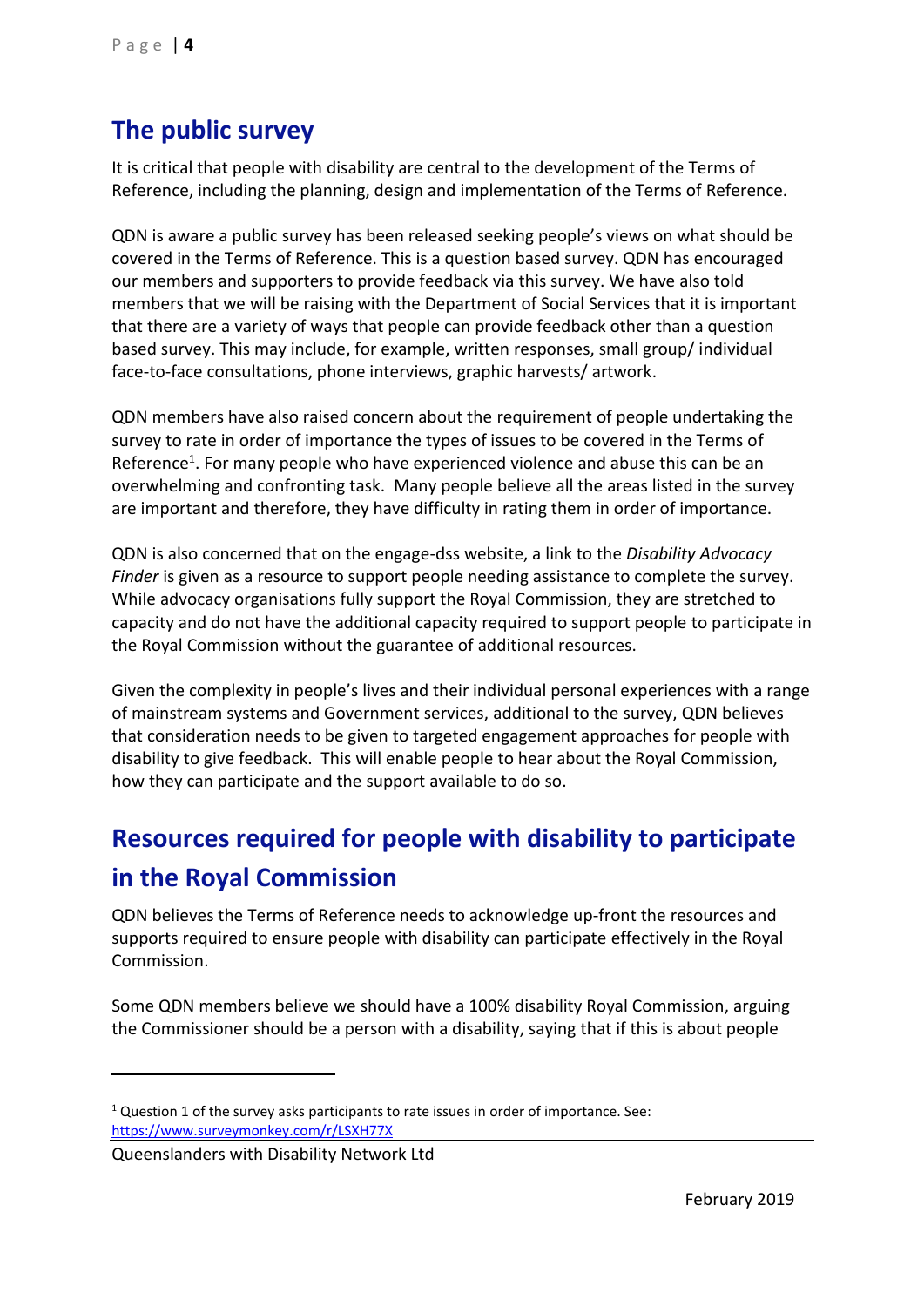with disability then it should be led by people with disability - Nothing about us without us! This will go a long way in acknowledging the human rights paradigm in the UN Convention on the Rights of Persons with Disabilities.

QDN believes it is critical that the Royal Commission is appropriately resourced so that people with disability can access the support they need to participate. QDN believes a budget commitment in the upcoming Federal Budget is a crucial part to ensuring adequate specialist services, advocacy and support are available to people with disability with a range of needs. This commitment needs to have particular focus on communication and also on engagement with people with disability, to ensure they can participate and share their experiences of violence, abuse, exploitation and neglect.

QDN members have given feedback that funding for support needs to be allocated to organisations such as DPOs, advocacy and other organisations that have no 'conflict of interest' as they currently are not, and historically have not been, providers of accommodation and/or funded supports to people with disability, given the subject matter and vulnerability of people with disability.

QDN is aware that many people with disability, particularly those living in a group home/ residential environment or congregate care or other situations where they are isolated, are at higher risk of being abused and may not even be aware that the violence and abuse perpetrated against them is wrong. Much preparatory work is needed before the Royal Commission commences to engage with people with disability, inform them about violence, abuse, neglect and exploitation and what they can do about it and how to get support to give evidence at the Royal Commission.

QDN also sees it is vital that a Federal budget commitment includes resources to support people with disability to give evidence at the Royal Commission, particularly people with disability who experience additional disadvantage and challenges in participating in formal processes like a Royal Commission. This may include;

- People with disability from Aboriginal and Torres Strait Islander backgrounds
- People with disability from culturally and linguistically diverse backgrounds
- People with cognitive and learning disability
- Women with disability
- Children and young people with disability
- People form the LGBTIQA+ community
- People who experience additional disadvantage and marginalisation, including people who are homeless, people living in supported accommodation and caravan parks, people in prisons, people living in hospitals and aged care facilities and people experiencing domestic or family violence.

The support people with disability may require to participate in the Royal Commission may include, but is not limited to:

support by trained professionals to address issues of trauma that may arise

Queenslanders with Disability Network Ltd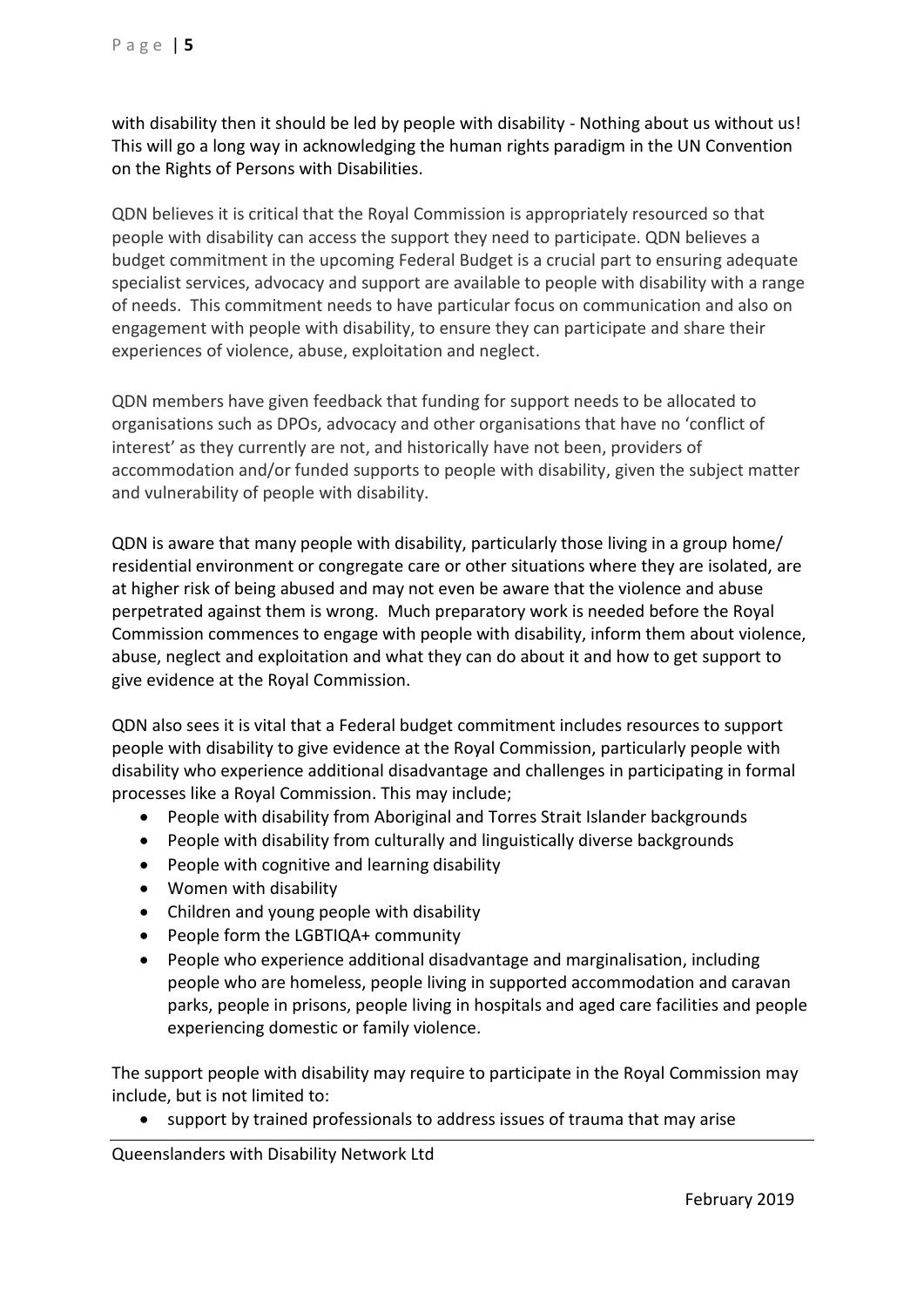- offering professional counselling and debriefing services to people giving evidence
- offering support to give evidence this may include formal advocates to assist people to gather and prepare their evidence beforehand, support and if necessary, speak on behalf of people during hearings and any follow up support that people need post giving evidence.

#### <span id="page-5-0"></span>**Access to Redress**

QDN believes people with disability have the right to access redress concerning violence, abuse, exploitation and neglect they have experienced, particularly at the hands of those who have been charged to care for and support them. QDN believes that access to redress should form part of the Terms of Reference for the Royal Commission.

A Scheme similar to the National Redress Scheme formed from the Royal Commission into Institutional Responses to Child Sexual Abuse should be established and made available to people with disability and include the following underlying values and principles:

- Acknowledging that many people with disability have experienced violence, abuse, exploitation and neglect
- Recognising the harm caused by this violence, abuse, exploitation and neglect
- Holding service systems involved accountable for this violence, abuse, exploitation and neglect; and
- A firm commitment to help people with disability who have experienced violence, abuse, exploitation and neglect gain access to counselling and psychological services, a direct personal response, and a monetary payment.

## <span id="page-5-1"></span>**Research**

QDN believes the Terms of Reference should support a focus on ethical research on both the incidence and prevalence of violence, abuse, neglect and exploitation against people with disability and successful strategies to eliminate this.

QDN believes this research should:

- Involve the expertise of people with disability in Expert Advisory Panels in codesigning the research, forming the research questions and conducting the research
- Focus on the situation of people with disability, in particular the contexts of the violence, abuse, exploitation and neglect they experience
- Focus on practices, policies and research that are respectful of autonomy, selfdetermination and human dignity.
- Offer safe spaces for people with disability to discuss their experiences of violence, abuse, exploitation and neglect and get the support they need